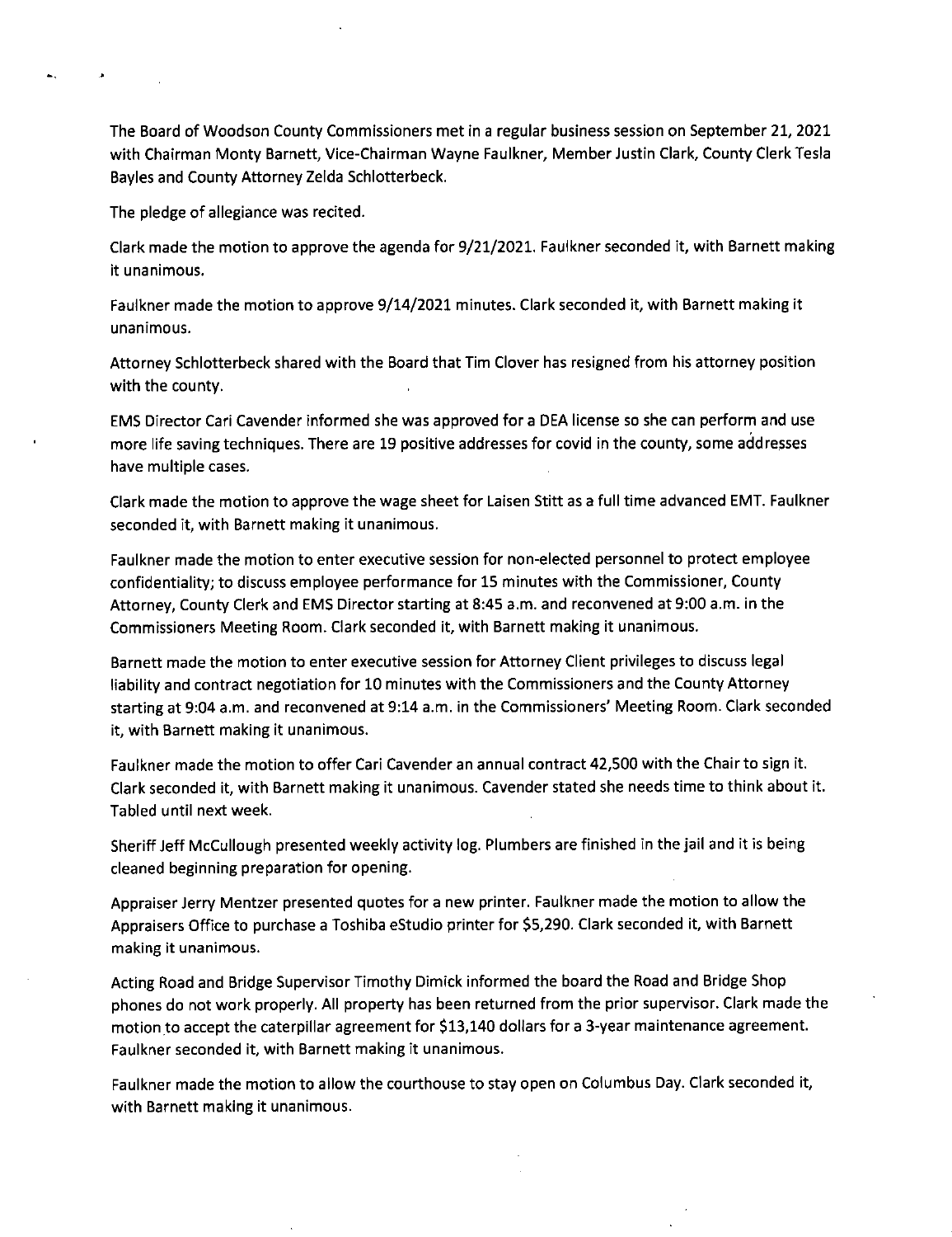Barnett made the motion to enter executive session for non-elected personnel to protect employee confidentiality; to interview applicant Timothy Dimick for 20 minutes with Timothy Dimick, Commissioner, County Attorney and County Clerk starting at 10:00 a.m. and reconvened at 10:20 a.m. in the Commissioners Meeting Room. Faulkner seconded it, with Clark making it unanimous.

Clark made the motion to enter executive session for non-elected personnel to protect employee confidentiality; to interview applicant Gary Ward for 20 minutes with Gary Ward, Commissioner, County Attorney and County Clerk starting at 10:22 a.m, and reconvened at 10:42 a.m. in the Commissioners Meeting Room. Faulkner seconded it, with Barnett making it unanimous.

Barnett made the motion to enter executive session for non-elected personnel to protect employee confidentiality; to interview applicant Travis Stapleford for 20 minutes with Travis Stapleford, Commissioner, County Attorney and County Clerk starting at 10:47 a.m. and reconvened at 11:07 a.m. in the Commissioners Meeting Room. Faulkner seconded it, with Clark making it unanimous.

Barnett made the motion to enter executive session for non-elected personnel to protect employee confidentiality; to interview applicant Rusty Drake for 20 minutes with Rusty Drake, Commissioner, County Attorney and County Clerk starting at 11:08 a.m. and reconvened at 11:28 a.m. in the Commissioners Meeting Room. Clark seconded it, with Faulkner making it unanimous.

Barnett made the motion to enter executive session for non-elected personnel to protect employee confidentiality; to interview applicant Bill Heron for 20 minutes with Bill Heron, Commissioner, County Attorney and County Clerk starting at 11:32 a.m. and reconvened at 11:52 a.m. in the Commissioners Meeting Room. Clark seconded it, with Clark making it unanimous.

Barnett made the motion to enter executive session for non-elected personnel to protect employee confidentiality; to interview applicant Brad Ivy for 20 minutes with Brad Ivy, Commissioner, County Attorney and County Clerk starting at 11:50 a.m. and reconvened at 12:10 a.m. in the Commissioners Meeting Room. Faulkner seconded it, with Clark making it unanimous.

Barnett made the motion to enter executive session for non-elected personnel to protect employee confidentiality; to discuss interviews for 20 minutes with the Commissioner, County Attorney and County Clerk starting at 12:27 p.m. and reconvened at 12:42 p.m. in the Commissioners Meeting Room. Faulkner seconded it, with Clark making it unanimous.

Faulkner made motion to move for lunch 12:52 to 1:30. Clark seconded it, with Barnett making it unanimous.

Faulkner made the motion to enter executive session for non-elected personnel to protect employee confidentiality; to discuss employee performance for 10 minutes with the Commissioner, County Attorney and County Clerk starting at 1:35 p.m. and reconvened at 1:45 p.m. in the Commissioners Meeting Room. Faulkner seconded it, with Clark making it unanimous.

Barnett made the motion to enter executive session for non-elected personnel to protect employee confidentiality; to discuss the interview with Timothy Dimick for 10 minutes with Timothy Dimick, Commissioner, County Attorney and County Clerk starting at 1:47 p.m. and reconvened at 1:57 p.m. in the Commissioners Meeting Room. Faulkner seconded it, with Clark making it unanimous.